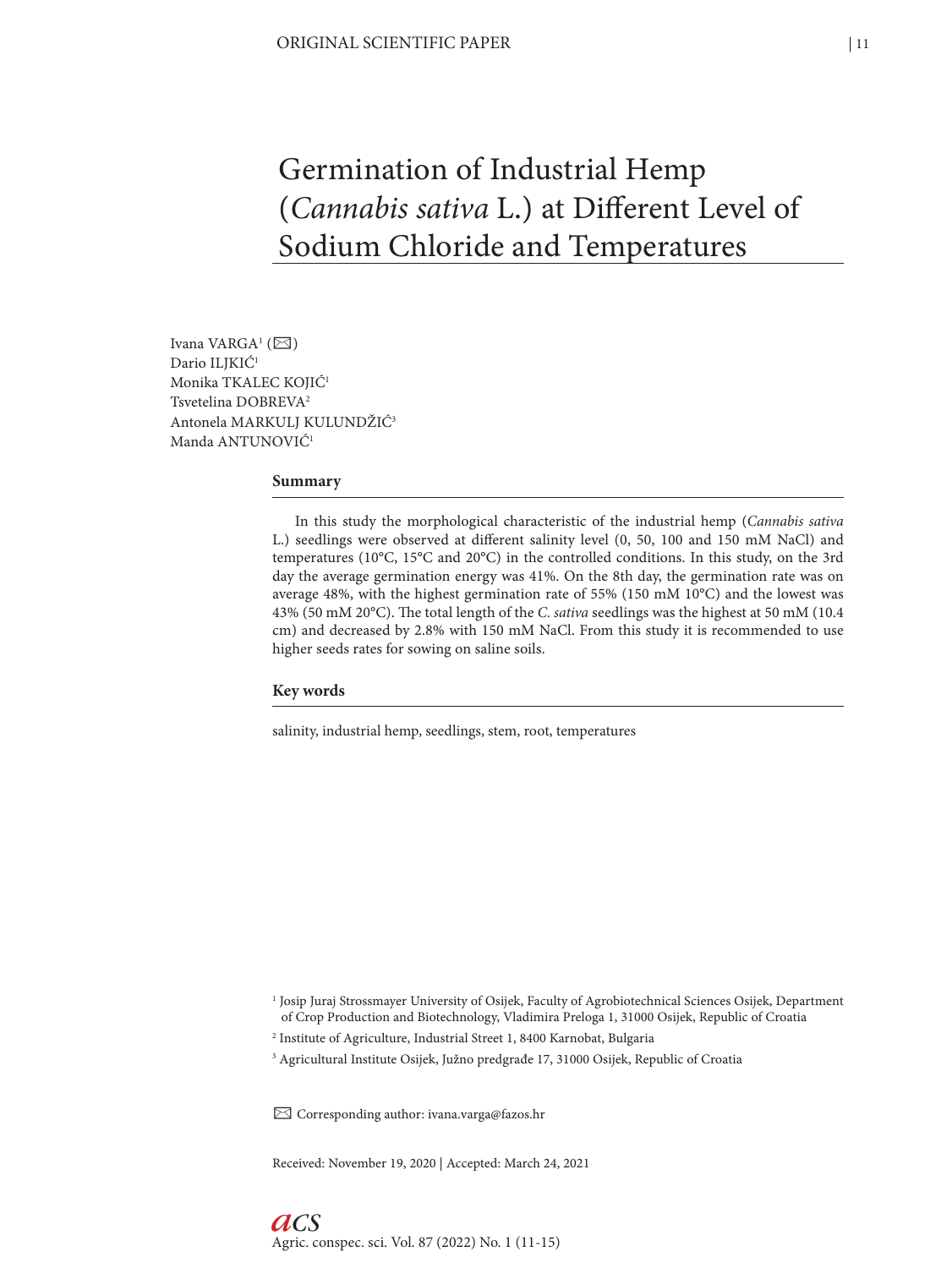## **Introduction**

There is growing interest for industrial hemp (*Cannabis sativa* L.) cultivation in many regions of the world. This is because of their multi-purpose uses. Thus, it can be used for numerous products, eg. fibre from straw, seed in human consumption, meal for animal feed, oil, fibres in textile industry, biomass, etc. The seeds are also used for oil extraction and inflorescence is used for phytocannabinoids extraction. Except for humans use, the seeds, oil, cake and meal can be used for animal fed (Klir et al. 2019).

In the Republic of Croatia there was a long tradition of industrial hemp production during  $18<sup>th</sup>$ ,  $19<sup>th</sup>$  and  $20<sup>th</sup>$  centuries But, in the recent history, the industrial hemp production was gone because of the closing of the factories for stem processing and fibre production. In recent years there was a law on seed production, which actually permitted cultivation of industrial hemp for the purpose of food and feed production purposes (OG 80/13) and the hemp stalk should be destroyed. It is important to grow hemp varieties listed in the EU Database of registered plant varieties, containing 0.2% THC or less (OG 39/19). Since 2019 there has no longer been restriction for stem use, so the industrial hemp definitely has a bright future in Republic of Croatia (Markus Klarić et al. 2020).

There are several abiotic stresses like salinity, heat, water excess or drought that are the main constraints of field crop production over the world (Parihar et al. 2015; Gao et al. 2018; Desheva et al., 2020), which can reduce the yields somewhere between 20% and 50% (Shrivastava and Kumar 2015). Salts can come from both natural and anthropogenic sources. In natural environment soil may be rich in salts because parent rock from which it was formed contains salts, but in dry areas it is very common to irrigate the soils with water containing some salts (FAO 1985). Soil salinities limit the productivity of field crops, because most of the field crops are very sensitive to high concentration of salts. A saline soil is generally defined as one in which the electrical conductivity (EC) of the saturation extract (ECe) in the root zone exceeds 4 dS m-1 at 25°C, which is approximately 40 mM NaCl (Shrivastava and Kumar 2015; Shahid et al. 2018). Soil salinity in most cases has negative influence on plant vegetative growth and productivity. This is because the salt in the plants causes cell dehydration (alteration of water transport), the generation of reactive oxygen species (ROS), osmotic stress and lack of K+ due to Na+ competition (Liu et al. 2016). Evelin et al. (2019) explains that due to similar physico-chemical nature,  $Na^+$  and  $K^+$  compete at the transport sites for entry into the symplast and therefore, in saline soils where concentration of Na<sup>+</sup> in rhizosphere is very high, K<sup>+</sup> uptake faces a stiff competition from Na<sup>+</sup>.

The industrial hemp can be also sown as a phytoremediation plant, but only if it is used for textile industry, or their biomass (not seed for humans or animal use). Furthermore, it is not extremely sensitive to salinity (Javadi et al. 2014). It is normal that around 60% of sown seeds do not survive until the harvest. Abiotic factors as temperature, light, salt stress and pH are the most studied limiting factors for seed germination and seed growth (Laghmouchi et al. 2017; Nimac et al., 2018).

The germination represents the most vulnerable stage of life cycle of the plants. Thus, the aim of this study was to determine the effect of constant temperatures (10°C, 15°C and 20°C) and different concentrations of NaCl dissolved in water: 0 mM (control), 50 mM, 100 mM and 150 mM, on industrial hemp (*Cannabis sativa* L.).

#### **Materials and Methods**

The germination test was done according to the International Seed Testing Association – ISTA (2006). Different concentrations of NaCl (0 mM (control), 50 mM, 100 mM and 150 mM) dissolved in deionozed water and constant temperatures (10°C, 15°C and 20°C) were applied. In this study the seeds of industrial hemp from market, all produced in the Republic of Croatia, were used.

One hundred of industrial hemp seeds were sown in 4 replicates on the filter paper. The filter paper (Munktell, 80 g/qm) was moistened with 50 ml water solution. Afterwards each filter paper was rolled and put separately into a marked plastic bag . The study was conducted in controlled conditions in the plant growth chamber (Fitoclima, Aralab). The germination test was done in 24 h dark conditions and at three different temperatures: 10, 15 and 20°C for 8 days.

The germination energy  $(\%)$  was determined on the 3<sup>th</sup> day and total germination rate  $(\%)$  on the 8<sup>th</sup> day. Also, after 8 days the shares of normal, abnormal and non-sprouted seeds were recorded. Afterwards, the length of the root, stem and total length (cm) of 25 normally developed seedling, were measured.

The ANOVA was performed using SAS 9.4 Software. The LSD test was used to calculate the differences between the means at P  $< 0.05$  and P  $< 0.01$ .

## **Results and Discussion**

Soil salinization is increasing problem all around the world (Jing et al. 2018). In this study, on the  $3<sup>rd</sup>$  day the average germination was 41% (Figure 1.), while the lowest germination energy was at 10°C and 100 mM NaCl (18%) and the highest at 20°C with 50 and 100 mM NaCl (54%). The germination rate was on average 48%, with the highest germination rate of 55% (150 mM 10°C) and the lowest was 43% (50 mM 20°C). In this study the average share of non-sprouted seeds was 52%, of abnormal seedlings 6% and of normal seedlings 42% (Figure 2).

Hu et al. (2018) found that low concentrations of salt (50 mM neutral salt) stimulated *C. sativa* germination and seedlings had longer radicles and hypocotyls than the control, but the authors highlighted that salt stress to hemp seed germination varied with the salt type (NaCl,  $\text{Na}_2\text{SO}_4$ ,  $\text{Na}_2\text{CO}_3$ ,  $\text{NaHCO}_3$ ) and salt concentration (0 – 300 mM).

The salinity level, temperature and their interaction had the very significant (p<0.01) influence on the *C. sativa* seedlings root, stem and total length (Table 1). The analysis of the morphological characteristics of the seedlings showed that the average seedlings length was 8.8 cm. Regarding salinity, the average length was decreased from 10.4 cm (50 mM) to 6.7 cm at the highest salinity (150 mM). At the lowest temperature 10°C the seedlings were the shortest (4.6 cm), while the highest temperature (20°C) stimulated seedlings elongation and they were on average up to 11.4 cm. The highest germination energy (55%) was found at 50 mM and 20°C, where the longest seedlings were developed (14.0 cm).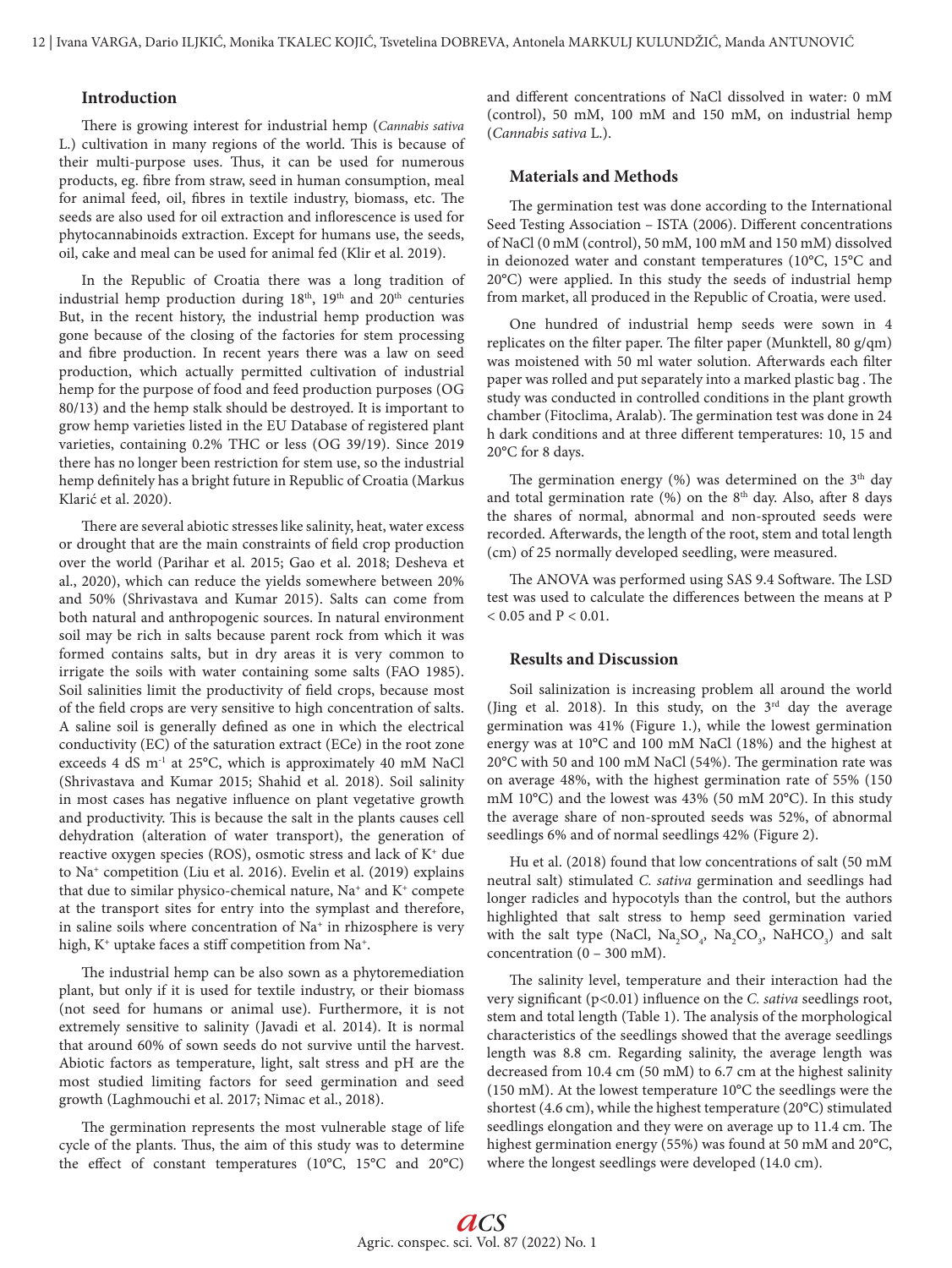

**Figure 1.** Germination energy (%) and final germination rate (%) of the industrial hemp in the presence of different concentrations of NaCl and at different temperatures (error bars show 95% confidence intervals for differences)



**Figure 2.** The share of normal, abnormal seedlings and non-sprouted seeds of industrial hemp after germination in the presence of different concentrations of NaCl and at different temperatures

In compost sand (1:1 w:w) mixture, Guerriero et al. (2017) found that the diameter of salt stressed hemp plants aged 15 days was statistically significantly reduced on the hypocotyl thickness.

In comparison of four medicinal plants, *Nigella sativa* L., *Cannabis sativa* L., *Trigonella foenum graecum* and *Cynara scolymus* L., Javadi et al. (2014) found that increasing salinity (0 to 20 dS m-1) significantly reduced germination rate of the *C. sativa*, but also the shoot root and seedling length. Liu et al. (2016) investigated differential expression of genes and related pathways of two *C. sativa* varieties and found that salinity (500 mM NaCl for 2, 4 or 6 days in 3-4 leaves phase) resulted in proline content increase after 2 days and the authors concluded that industrial hemp might have developed variety-specific adaptive mechanisms to salinity in different habitats.

There are not many of studies of hemp's response to growth and fibre quality on saline soils. For other fibre crops as cotton (*Gossypium hirsutum* L.), which is one of the major fibre crops of the world, more studies have been conducted (Razzouk and Whittington 1991; Dilnur et al. 2019). Although it is classified as a salt tolerant crop, Soares et al. (2018) reported that cotton is more sensitive to irrigation water salinity in the flowering and boll development stages and the fibre length was greater under no saline stress application. Worldwide, flax (*Linum usitatissimum* L.) is an economically important crop confined to barren highsalinity plots and there is need to find the varieties of the flax with high salt stress tolerance (Wu et al. 2018; 2019). Nasri et al. (2017) found that mean germination time of *Linum usitatissimum* seeds at 200 mM was higher than the control. For the kenaf (*Hibiscus cannabinus* L.), Kashif et al. (2020) found that salt levels 0 to 250 mM had less damage regard to genotype (P3A and P3B). Fot the Agave species grown at various salinity, Bergsten et al. (2016), found the highest mortality (*A. utahensis* ssp. *utahensis*) of the seedlings in the 9.0 dS·m<sup>-1</sup> treatment where it was 25%, 50% and 75% higher than in the 6.0, 3.0, and 0.6 dS·m–1 treatment, respectively. For the Egyptian flax cultivars, Abido and Zsombik (2019) found that Giza 11 was the most tolerant to salinity stress, so it can be observed for breeding salt tolerant genotypes.

The optimum temperature for industrial hemp germination is 20 ºC (ISTA, 2006). The minimum temperature for germination in field conditions is from  $1 \,^{\circ}\text{C}$  to 2  $\,^{\circ}\text{C}$ , but for normal germination the soil temperature should be 7 ºC and the air-temperature 12 ºC (Pospišil, 2013). Qin et al. (2014) found that the fire hemp seeds germinated from the minimum temperature 5 ºC to the maximum temperature 35 ºC, but the maximum germination percentage (95%), was at 20 ºC. Lisson et al. (2000) measured temperatures between 10 and 40 ºC and found that industrial hemp (Kompolti) seedlings elongation was relatively consistent at optimum temperature of 28.6 ºC and maximum temperature of 40.7 ºC. Except for the temperature, Small and Brookes (2012) emphasize the storage maintenance on germination of *Cannabis sativa* seeds. Our study confirms that the optimum temperature for the hemp germination is 20 ºC. It is normal that from the total sown seeds of industrial hemp, around 60% of the seeds germinate and develop a whole plant until the harvest. In our study, it was confirmed that ratio of non-sprouted, abnormal seedlings and sprouted seeds was on average 52:6:42. For the field sowing it is recommended to use more seeds than regular rate, especially if it is grown on saline soils.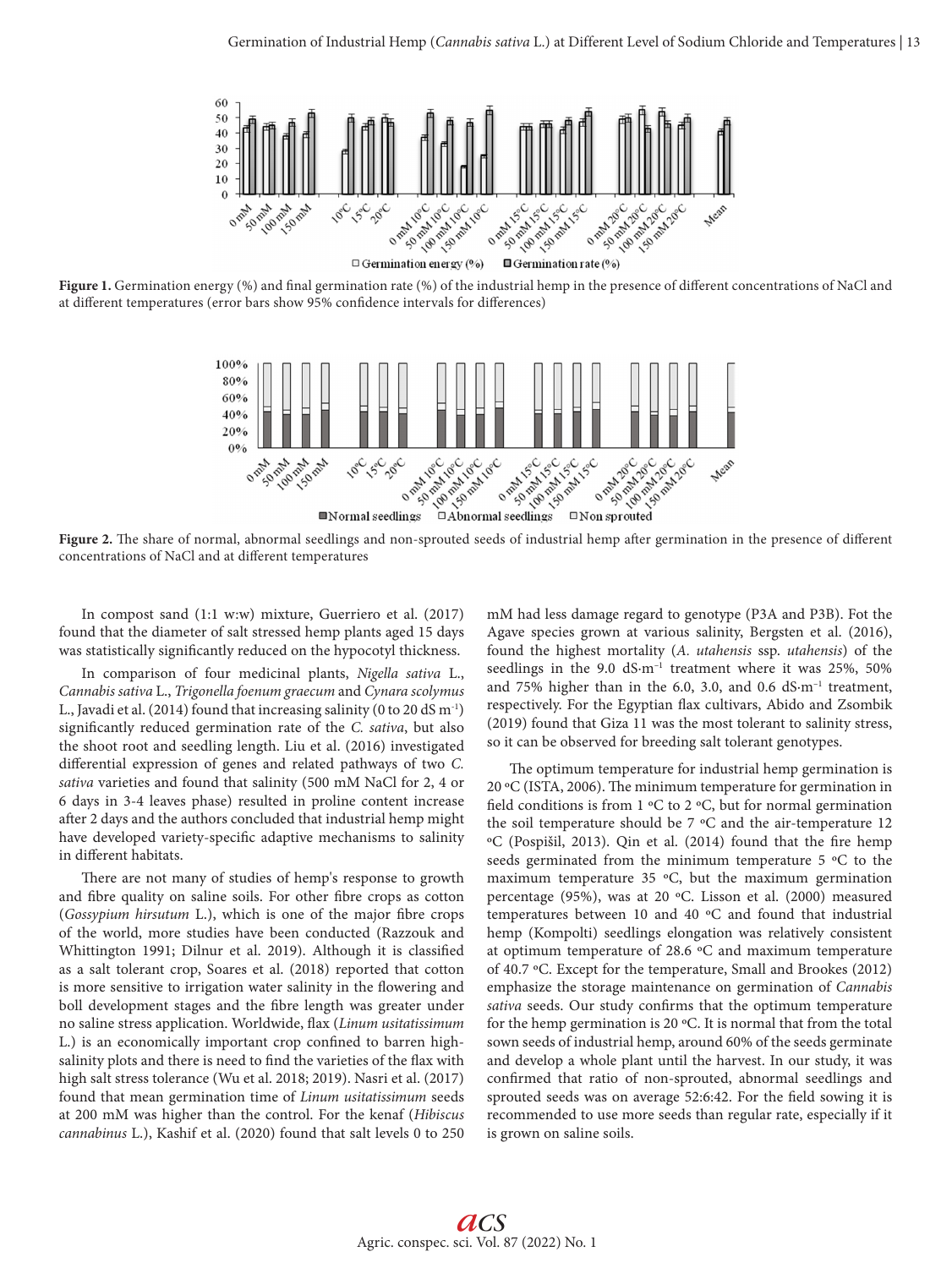| Total length (cm)                     |                                                                 |                         |                          |                          |                            |
|---------------------------------------|-----------------------------------------------------------------|-------------------------|--------------------------|--------------------------|----------------------------|
| Temperature                           | NaCl(A)                                                         |                         |                          |                          |                            |
| (B)                                   | $0\;\mathrm{mM}$                                                | $50\ \mathrm{mM}$       | $100\text{ }\mathrm{mM}$ | $150\text{ }\mathrm{mM}$ | Average                    |
| $10^{\circ} \text{C}$                 | 5.6                                                             | 5.3                     | $3.8\,$                  | $3.5\,$                  | 4.6                        |
| $15^{\circ}$ C                        | 11.3                                                            | 11.8                    | 9.7                      | 7.6                      | 10.1                       |
| $20^{\rm o}{\rm C}$                   | 11.5                                                            | 14.0                    | 11.1                     | 8.9                      | 11.4                       |
| Average                               | 9.44                                                            | $\bf 10.4$              | $\bf 8.2$                | $6.7\,$                  | $\bf 8.8$                  |
|                                       | $LSD_{0.05} (A) = 0.62$                                         |                         | $LSD0.05$ (B) = 0.40     |                          | $LSD_{0.05} (AxB) = 0.68$  |
|                                       | $LSD_{0.01} (A) = 0.82$                                         |                         | $LSD_{0.01} (B) = 0.52$  |                          | $LSD_{0.01} (AxB) = 0.89$  |
| Root length (cm)                      |                                                                 |                         |                          |                          |                            |
| Temperature                           | NaCl(A)                                                         |                         |                          |                          |                            |
| (B)                                   | $0\;\mathrm{mM}$                                                | $50\text{ }\mathrm{mM}$ | $100 \text{ mM}$         | $150\text{ }\mathrm{mM}$ | Average                    |
| $10^{\circ} \text{C}$                 | $3.8\,$                                                         | 3.6                     | 2.9                      | $2.8\,$                  | 3.3                        |
| $15^{\circ}$ C                        | 5.9                                                             | 6.3                     | 5.6                      | 5.1                      | 5.7                        |
| $20^{\rm o}{\rm C}$                   | 6.1                                                             | 6.3                     | 5.8                      | 4.9                      | 5.8                        |
| Average                               | 5.3                                                             | $5.4\,$                 | $\bf 4.8$                | 4.2                      | 4.9                        |
|                                       | $LSD0.05$ (A) = 0.34                                            |                         | $LSD_{0.05}$ (B) = 0.26  |                          | $LSD_{0.05} (AxB) = 0.49$  |
|                                       | $LSD_{0.01} (A) = 0.45$                                         |                         | $LSD_{0.01} (B) = 0.34$  |                          | $LSD0.01 (AxB) = 0.65$     |
| Stem length (cm)                      |                                                                 |                         |                          |                          |                            |
| Temperature                           | NaCl(A)                                                         |                         |                          |                          |                            |
| (B)                                   | $0\;\mathrm{mM}$                                                | $50\text{ }\mathrm{mM}$ | $100 \text{ mM}$         | $150\text{ }\mathrm{mM}$ | Average                    |
| $10^{\circ} \text{C}$                 | $1.8\,$                                                         | 1.7                     | 0.9                      | $\rm 0.8$                | 1.3                        |
| $15^{\circ} \text{C}$                 | 5.4                                                             | $5.5\,$                 | 4.1                      | $2.5\,$                  | 4.4                        |
| $20^{\rm o}{\rm C}$                   | $5.4\,$                                                         | $7.7\,$                 | 5.3                      | $4.0\,$                  | $5.6\,$                    |
| Average                               | $4.2\,$                                                         | $5.0\,$                 | $3.5\,$                  | 2.4                      | 3.8                        |
|                                       | $LSD0.05$ (A) = 0.36                                            |                         | $LSD_{0.05}$ (B) = 0.23  |                          | $LSD_{0.05} (AxB) = 0.34$  |
|                                       | $LSD_{0.01} (A) = 0.47$                                         |                         | $LSD_{0.01} (B) = 0.30$  |                          | $LSD_{0.01} (AxB) = 0.45$  |
| Fresh mass (g seedling <sup>1</sup> ) |                                                                 |                         |                          |                          |                            |
| Temperature                           | NaCl(A)                                                         |                         |                          |                          |                            |
| (B)                                   | $0\;\mathrm{mM}$                                                | $50\text{ }\mathrm{mM}$ | $100 \text{ mM}$         | $150\text{ }\mathrm{mM}$ | Average                    |
| $10^{\rm o}{\rm C}$                   | 0.13                                                            | 0.09                    | 0.09                     | 0.06                     | 0.09                       |
| $15^{\circ}$ C                        | $0.14\,$                                                        | $0.14\,$                | 0.12                     | 0.13                     | 0.13                       |
| $20^{\rm o}{\rm C}$                   | 0.13                                                            | $0.16\,$                | $0.12\,$                 | $0.13\,$                 | $\mathbf{0.14}$            |
| Average                               | 0.13                                                            | 0.13                    | 0.11                     | 0.10                     | 0.12                       |
|                                       | $LSD_{0.05} (A) = n.s.$                                         |                         | $LSD0.05$ (B) = 0.018    |                          | $LSD0.05 (AxB) = 0.028$    |
|                                       | $LSD_{0.01} (A) = n.s.$                                         |                         | $LSD_{0.01} (B) = 0.024$ |                          | $LSD_{0.01} (AxB) = 0.037$ |
| Dry mass (g seedling <sup>-1</sup> )  |                                                                 |                         |                          |                          |                            |
| Temperature                           | NaCl(A)                                                         |                         |                          |                          |                            |
| (B)                                   | $0\;\mathrm{mM}$                                                | $50\text{ }\mathrm{mM}$ | $100\text{ }\mathrm{mM}$ | $150\text{ }\mathrm{mM}$ | Average                    |
| $10^{\rm o}{\rm C}$                   | $0.05\,$                                                        | $\rm 0.04$              | $0.04\,$                 | $0.04\,$                 | $0.04\,$                   |
| $15^{\circ} \text{C}$                 | $0.04\,$                                                        | $0.04\,$                | $0.04\,$                 | $0.04\,$                 | $0.04\,$                   |
| $20^{\circ}$ C                        | 0.01                                                            | $0.04\,$                | $0.04\,$                 | $0.04\,$                 | $0.03\,$                   |
| Average                               | 0.03                                                            | $\mathbf{0.04}$         | 0.04                     | 0.04                     | $\boldsymbol{0.04}$        |
|                                       | $\mathrm{LSD}_{_{0.05}}\left( \mathrm{A}\right) =\mathrm{n.s.}$ |                         | $LSD_{0.05} (B) = 0.005$ |                          | $LSD_{0.05} (AxB) = 0.004$ |
|                                       | $\mathrm{LSD}_{0.01}$ (A) = n.s.                                |                         | $LSD_{0.01} (B) = 0.007$ |                          | $LSD0.01 (AxB) = 0.006$    |

**Table 1.** Morphological characteristic of industrial hemp seedlings after germination in the presence of different concentrations of NaCl and at different temperatures